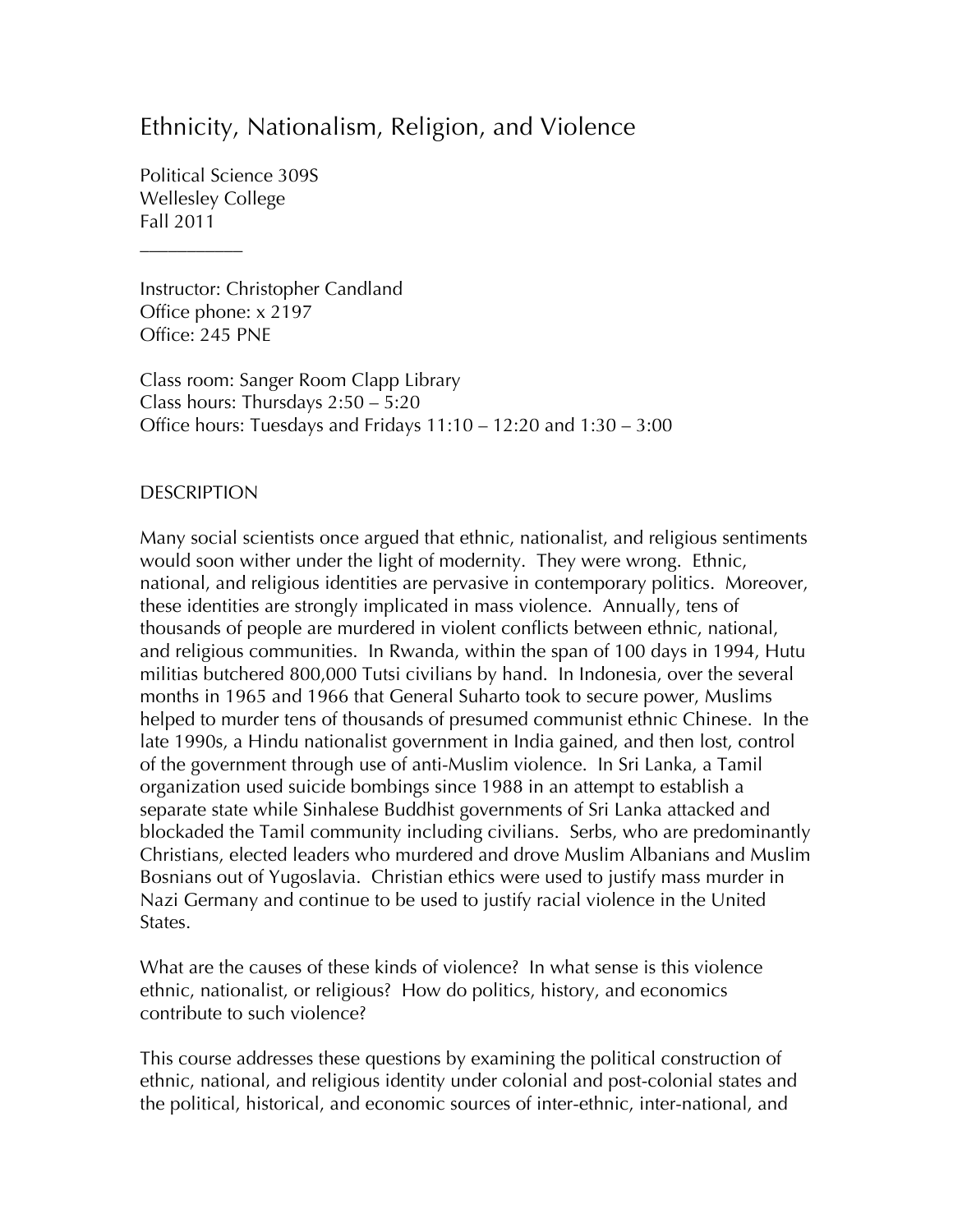inter-religious violence. Close study of ethnic, nationalist, and religious violence in Cambodia under the Khmer Rouge from 1975 to 1979, Rwanda in 1994, and Sri Lanka since 1988, (weeks 2 through 4) allow us to begin to engage with leading and emerging theories of ethnic and nationalist identity and collective violence (weeks 5 through 6). We then consider two additional cases: the religious justifications for the attacks of September 11, 2001 and religious violence in Southwest Asia (specifically Afghanistan, Iraq, and Pakistan) and theories related to religious violence and to Islamic militancy (weeks 8 through 11). We attempt to develop explanations for ethnic, nationalist, and religious violence through presentations, discussions, and comments on final paper projects (weeks 12 through 13).

#### COURSE REQUIREMENTS

Each student needs to master the assigned material and watch the assigned videos before the class in which they are discussed and to participate regularly and constructively in class discussion. Readings are lengthy. Most weeks involve more than 200 pages of reading. Class participation should give evidence of having mastered the assigned reading.

The first two-thirds of the second through tenth classes (September 8 through November 3) will be led by groups of two to three students and the instructor. These classes will be discussion-oriented; the latter half of each of these classes will be lecture-oriented, to introduce themes and material for the next class.

During the first class, you will rank your preferences of classes for which you will guide discussion (together with one or two other students). I will match students and to classes. A short (i.e., no more than 1,200 words, typed, double-spaced), coauthored paper is to be distributed, via the Sakai electronic conference, by 5:00 pm on the Monday before the class in which your group will guide the discussion. You will need to meet with your discussion group partners and me (on Friday) before you submit your discussion paper. Discussion papers are to provide a framework and questions for discussion. They are not to summarize the reading.

In the final three classes, each student is to make a brief presentation about her final paper project. The presentation (5 minutes) and subsequent questions and comments from other students (20 min) will aid in developing the final paper. The final paper (no more than 4,000 words) is to be based on an approved description of the project.

Papers are to present considered analysis in well written, carefully proof read, and properly cited essays. Below are guidelines for designing the final paper, writing the paper, and citing sources. Please read and follow these carefully. I also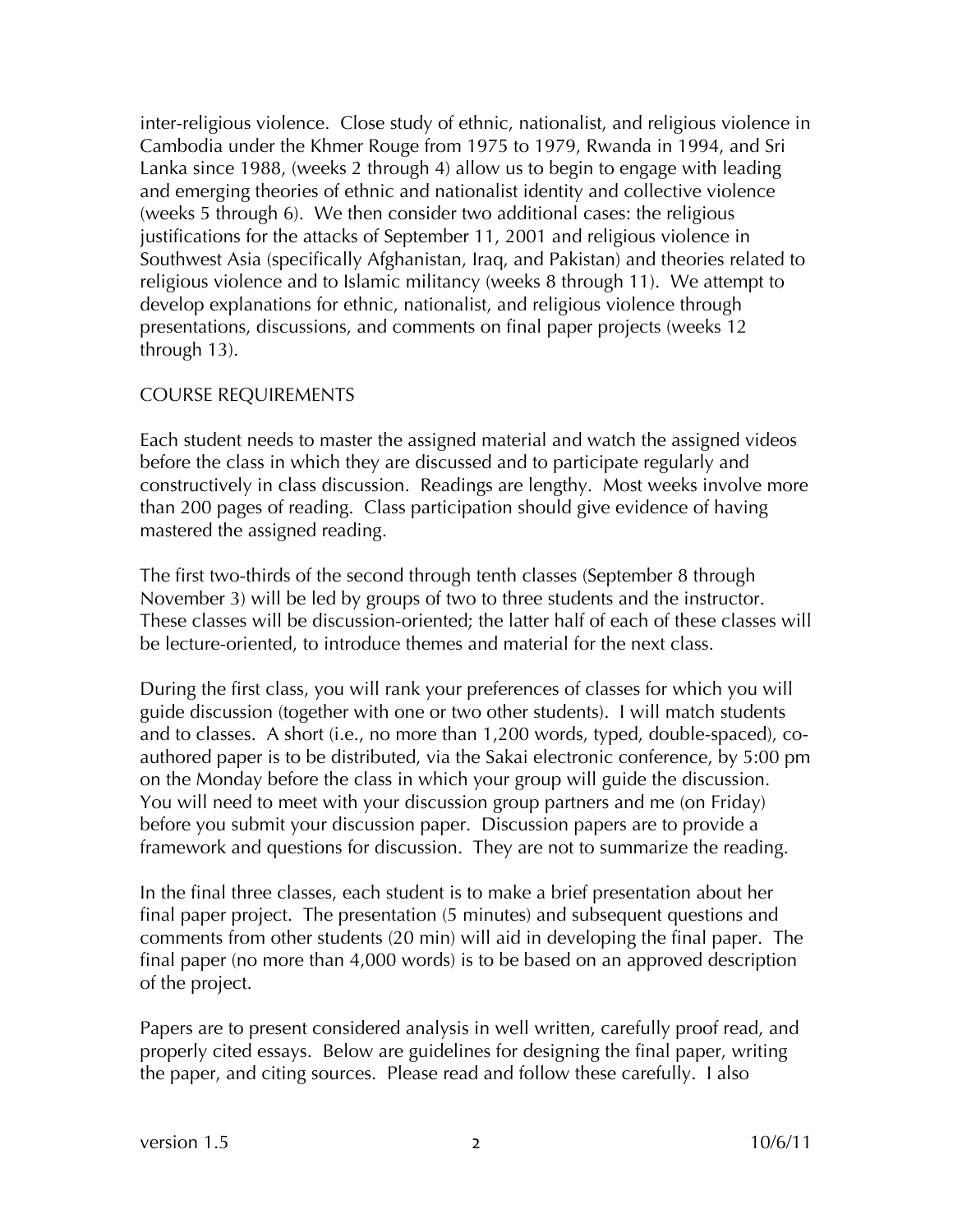recommend reading Strunk and White's *Elements of Style* and George Orwell's "Politics and the English Language."

## GRADES AND EXTENSIONS

Informed participation in class discussion and the in-class presentations each constitute 25% of the course grade; the final paper constitutes 50%.

Extensions are not granted unless a doctor or your class dean lets me know of an illness or emergency. Grades on late work will fall by one third of a letter grade (e.g., an A- becomes a B+) each day after the deadline.

#### DEADLINES

Your final paper is on a topic and question of your choice. The paper must be based on an approved one-page proposal – a short description of the project, identifying the question (or questions) that your paper will address, and the method and sources it will use. The proposal must be returned with your paper.

| Final paper proposal | Friday December 2, by 4:00 pm |
|----------------------|-------------------------------|
|                      |                               |

Proposals are not graded, but you will benefit if you submit a proposal by the deadline so that I can help you to focus and design your paper.

| Final paper | Friday, December 16, by 4:00 pm |
|-------------|---------------------------------|
|             |                                 |

READING

All readings are available on the Sakai course conference, except those readings that are found in the books below. The books are available from the Political Science Department for prices noted (new books, discounted, cash only). These are also on reserve at Knapp Library.

Jean Hatzfeld, (2003), 2005. *Machete Season: The Killers in Rwanda Speak*, trans., Linda Coverdale, New York: Farrar, Strauss, and Giroux (\$9)

Chanrithy Him, 2005. *When Broken Glass Floats: Growing Up under the Khmer Rouge*, New York: W. W. Norton (\$11)

Hans Kippenberg, 2011. *Violence as Worship: Religious Wars in the Age of Globalization*, trans., Brian McNeil, Stanford: Stanford University Press. (\$17)

The bibliography below (pp. 8-13) includes full citations of the course readings and additional resources that will be useful for the final paper.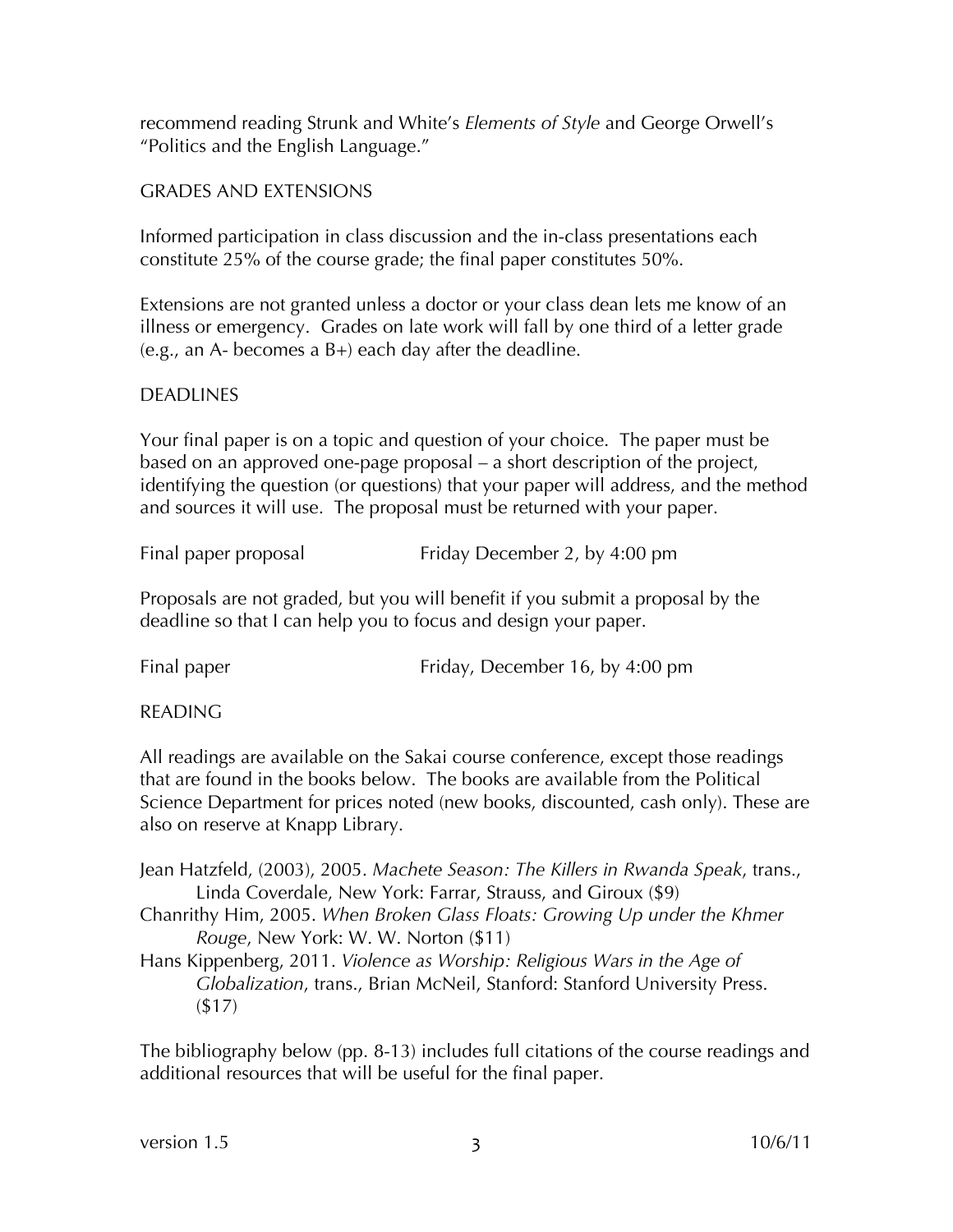#### STUDENTS WITH DISABILITIES

I encourage students eligible for disability-related accommodations to inform James Wice, Director of Disability Services (x2434), and me within the first two weeks of the semester.

#### **Class Schedule**

Please note that this course schedule and readings may be changed with little advance notice.

1 September **Introduction** review of syllabus and requirements, introductions

#### 8 September **Cambodia 1965-1979**

View: *S21: The Khmer Rouge Killing Machine* (Panh 2002: 101 minutes) available on the Sakai course conference in the Resources folder at Access Video E-Reserves

Read: Waller "The Tonle Sap Massacre" (Waller 2007: 163-170) Etcheson "The Thirty Years War" (Etcheson 2005: 1-11) Keirnan "Introduction: A World Turned Upside Down" (Pran 1997: xi-xvii) Him *When Broken Glass Floats: Growing Up under the Khmer Rouge* (Him 2000: whole book) Chanda "Silkworms and Mice" and "Chronology of Events" (Chanda 1986: 46-73 and 418-421 and 411-414) Hinton "Why People Kill" (Hinton 2005: 276-298 and 323-325)

#### 15 September **Rwanda 1919-1994**

View: *Rwanda: How History Can Lead to Genocide* (Genoud 1995: 52 minutes) and *The Triumph of Evil* (Robinson and Loeterman 1999: 60 minutes) available on the Sakai course conference in the Resources folder at Access Video E-Reserves. Note: Full transcripts of the interviews excepted in *The Triumph of Evil* are available here.

Read: Young "The Colonial Creation of African Nations" (in Hutchinson and Smith 1994: 225-231) Mamdani "The Origins of Hutu and Tutsi" and "The Racialization of the

version 1.5 10/6/11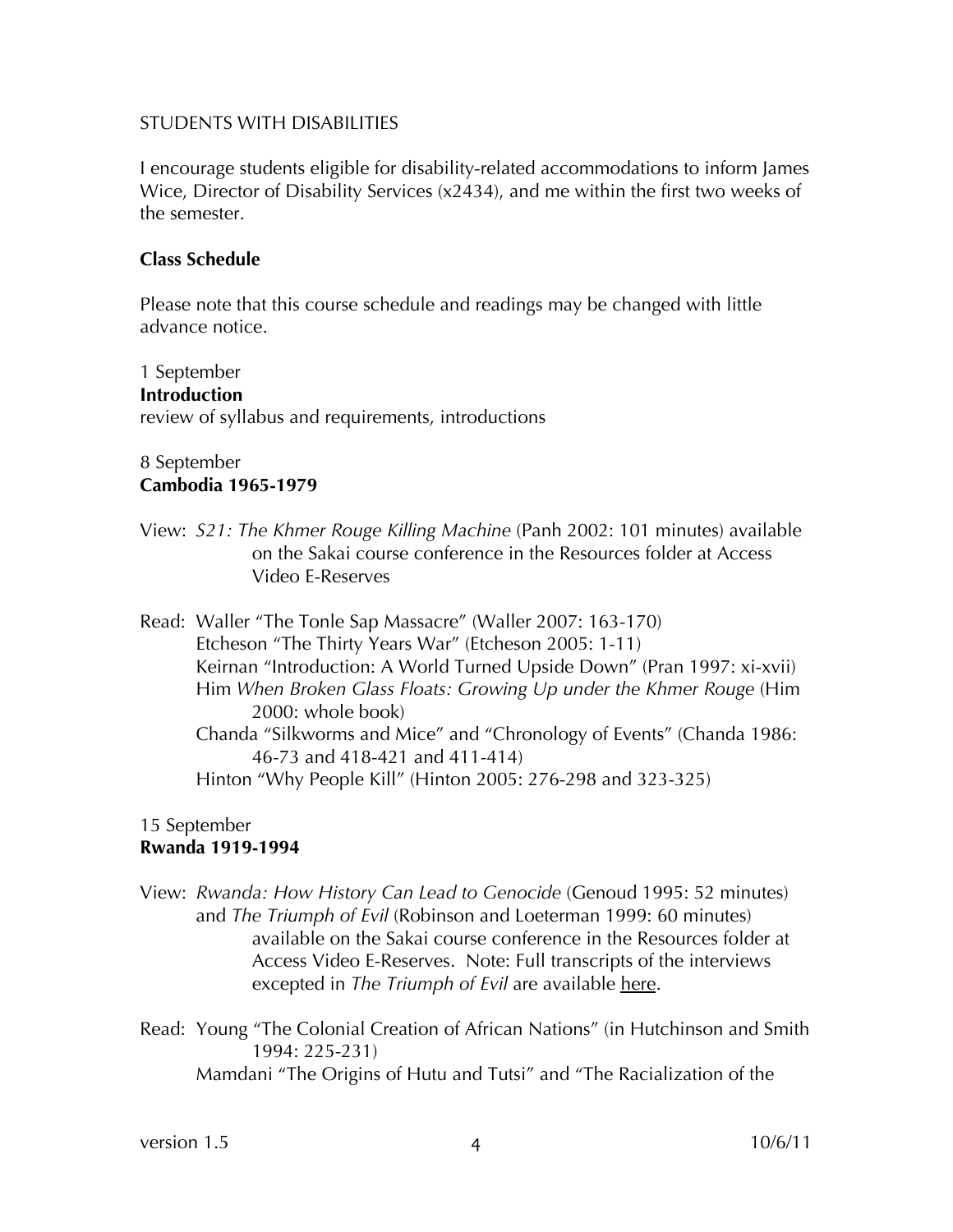Hutu / Tutsi Difference under Colonialism" (Mamdani 2001: 41-75 and 283-297 and 76-102 and 297-306) Hatzfeld *Machete Season: The Killers in Rwanda Speak* (Hatzfeld 2005: whole book)

# 22 September

## **Sri Lanka 1956-2009**

View: *The Terrorist* (Sivan 2000: 95 minutes) available on the Sakai course conference in the Resources folder at Access Video E-Reserves

Read: Trawick "The Past" (Trawick 2006: 14-55)

Buddhist Committee of Inquiry "Religion and State in Ceylon" (Buddhist Committee of Inquiry 1956: 1-41)

DeVotta, "The Official Language Act of 1956" (DeVotta 73-91)

Tambiah "Buddhism, Politics, and Violence in Sri Lanka" (Marty and Appleby 1993: 589-619)

Pape, "The Strategic Logic of Suicide Terrorism" (Pape 2003: 343-361)

#### 29 September

## **Theories of Collective Identity**

- Read: Hobson "Imperialism and the Lower Races" (Hobson 1902: 223-284) Gellner "Nationalism and Modernization" (in Hutchinson and Smith 1994: 55- 62, 330-331) Nairn "The Maladies of Development" (in Hutchinson and Smith 1994: 70- 76) Anderson "The Origins of National Consciousness" (in Hutchinson and Smith 1994: 89-96, 334-335) Hobsbawm "Invention of Tradition" (in Hutchinson and Smith 1994: 76-83, 331-332) Brass "Elite Competition and Nation Formation" (in Hutchinson and Smith 1994: 82-89, 332-334)
	- Smith "The Nation: Invented, Imagined, Reconstructed?" (Smith 1991: 353- 368)

Wolf "Ethnic Segmentation" (Wolf 1982: 379-381)

Friedland "Religious Nationalism and The Problem of Collective Representation" (Friedland 2001: 125-142)

Kippenberg "The Growth of Religious Communities in the Age of Globalization" (Kippenberg 2011: 19-39)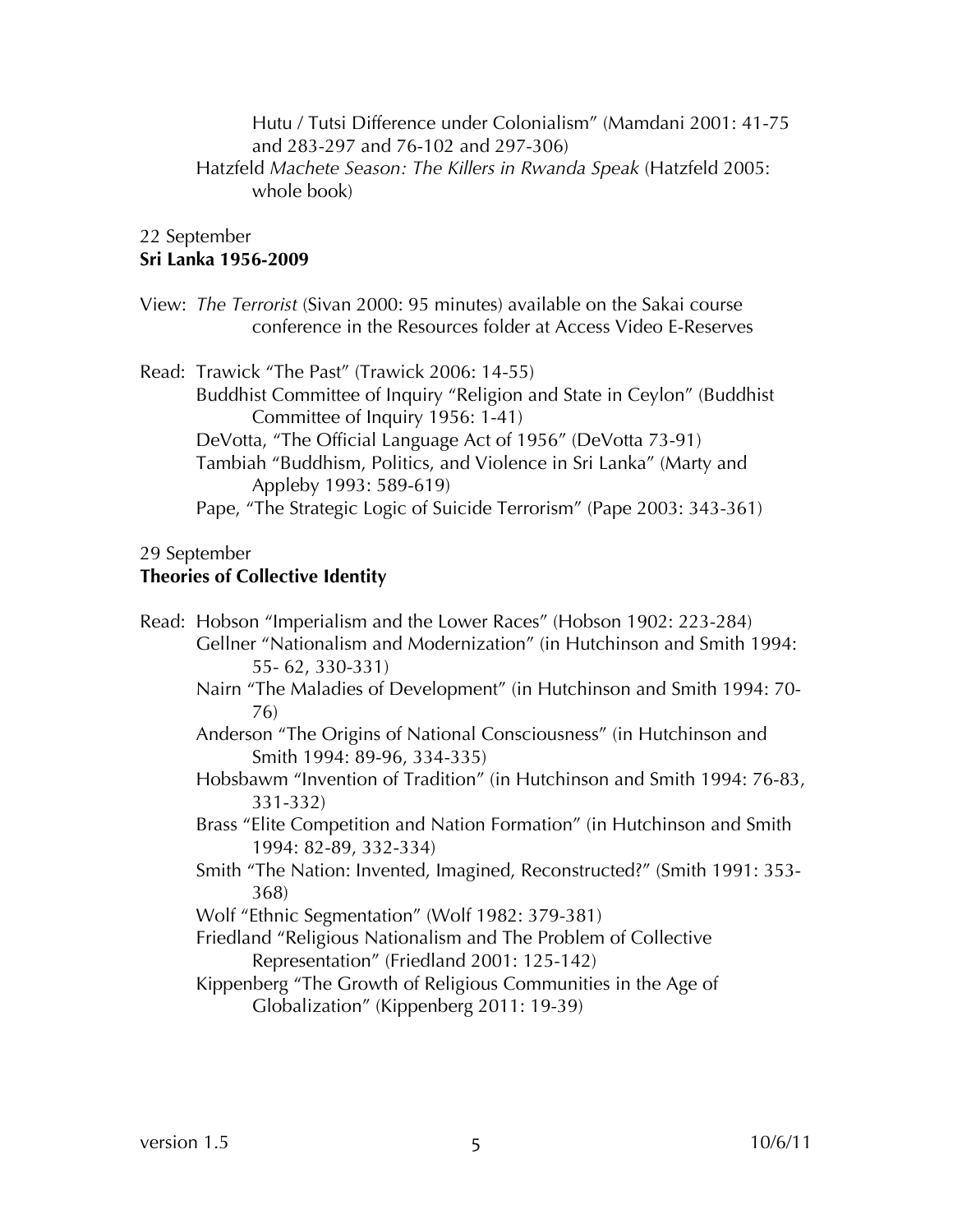## 6 October **Theories of Collective Violence**

Read: Tilly, "War Making and State Making as Organized Crime" (in Evans 1985: 169-186) Crawford "The Causes of Cultural Conflict" (Crawford and Lipshultz 1998: 3-43) Seul "Religion, Identity, and Intergroup Conflict" (Seul 1999: 553-569) Tambiah "The Routinization and Ritualization of Violence," "Entering a Dark Continent," and "The Moral Economy of Collective Violence" (Tambiah 1996: 221-243, 266-296, 309-342, 363-365, 367-370, 371-373)

#### 13 October

## **September 11, 2011 and the War on Terror**

Read: Kippenberg, "September 11, 2001: A Raid on the Path of God" and "The U.S. War on Terror" (Kippenberg 2011: 158-195 and 236-242) Debrix, "The Sublime Spectatorship of War: The Erasure of the Event in America's Politics of Terror and Aesthetics of Violence" (Debrix 2006: 767-791) Ratner, "Predator and Prey: Seizing and Killing Terrorist Abroad" (Ratner

2007: 251-275)

20 October **No Class**

## 27 October **Theories of Religious Violence**

Read: Juergensmeyer "Why Religious Confrontations are Violent" (Juergensmeyer 1993: 153-170, 239-243)

Appleby, "Violence as a Sacred Duty: Patterns of Religious Extremism" (2000: 81-120)

- Candland "Religious Violence and the Subversions of Class: Communal Organizations and Sectarian Violence in Bombay, Colombo, and Karachi" (Candland 1998: 1-7)
- Kippenberg, "Conflicts with Alternative Religious Communities in the United States in 1978 and 1993" and "Concluding Reflections" (Kippenberg 2011: 40-55 and 197-212)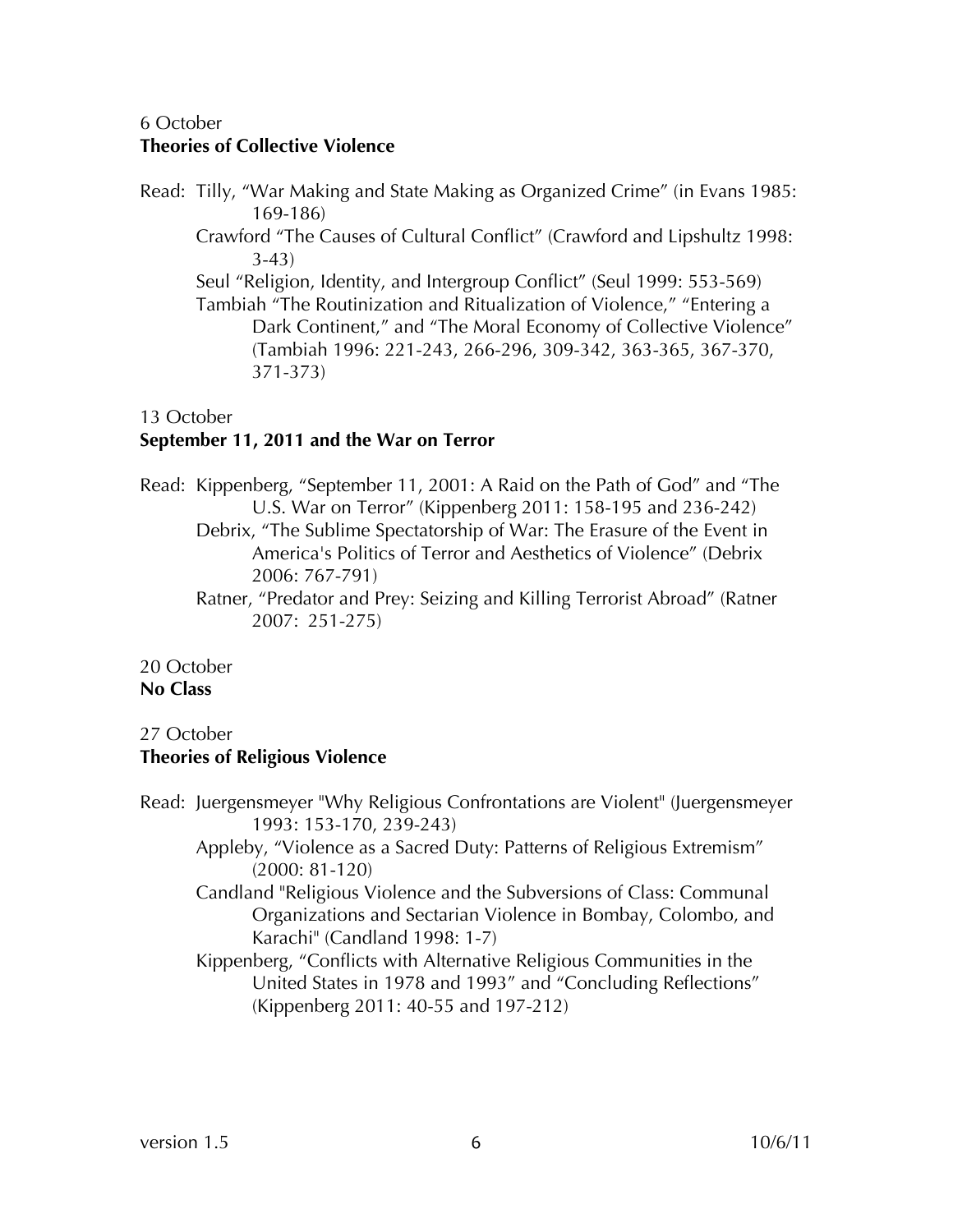#### 3 November **Theories of "Islamic" Militancy**

Read: Gerges "Islam and Muslims in the Mind of America" (Gerges 1999: 73-89) Ziring "Contemporary Islam and the Burden of History" (Ziring 2002: 715- 734) Oberschall "Explaining Terrorism" (Oberschall 2004: 26-37) Candland "Anti-Americanism in Indonesia and Pakistan" (Candland 2005: 1-10) Esposito and Mogahed "Battle for Muslims' Hearts and Minds" (Esposito and Mogahed 2007: 27-41)

#### 10 November

#### **Southwest Asia: Afghanistan, Iraq, and Pakistan 2001-2011**

- Read: Kiernan and Owen, "Roots of U.S. Troubles in Afghanistan: Civilian Bombing Casualties and the Cambodian Precedent," available here
	- Irfan, "Pakistan's Sectarian Violence: Between the 'Arabist Shift' and Indo-Persian Culture" (in Limaye, Malik, and Wirsing 2010: 147-169) available here

13 November (Sunday) 5-8 pm

at Apartment 10, Horton House, 666 Washington Street, Wellesley

#### **Presentations**

5 students (5 minutes for each presentation and 20 minutes for questions and comments on each presentation)

#### 17 November

## **Presentations**

5 students (5 minutes for each presentation and 20 minutes for questions and comments on each presentation)

#### 24 November **Thanksgiving**

## 1 December

## **Presentations**

5 students (5 minutes for each presentation and 20 minutes for questions and comments on each presentation)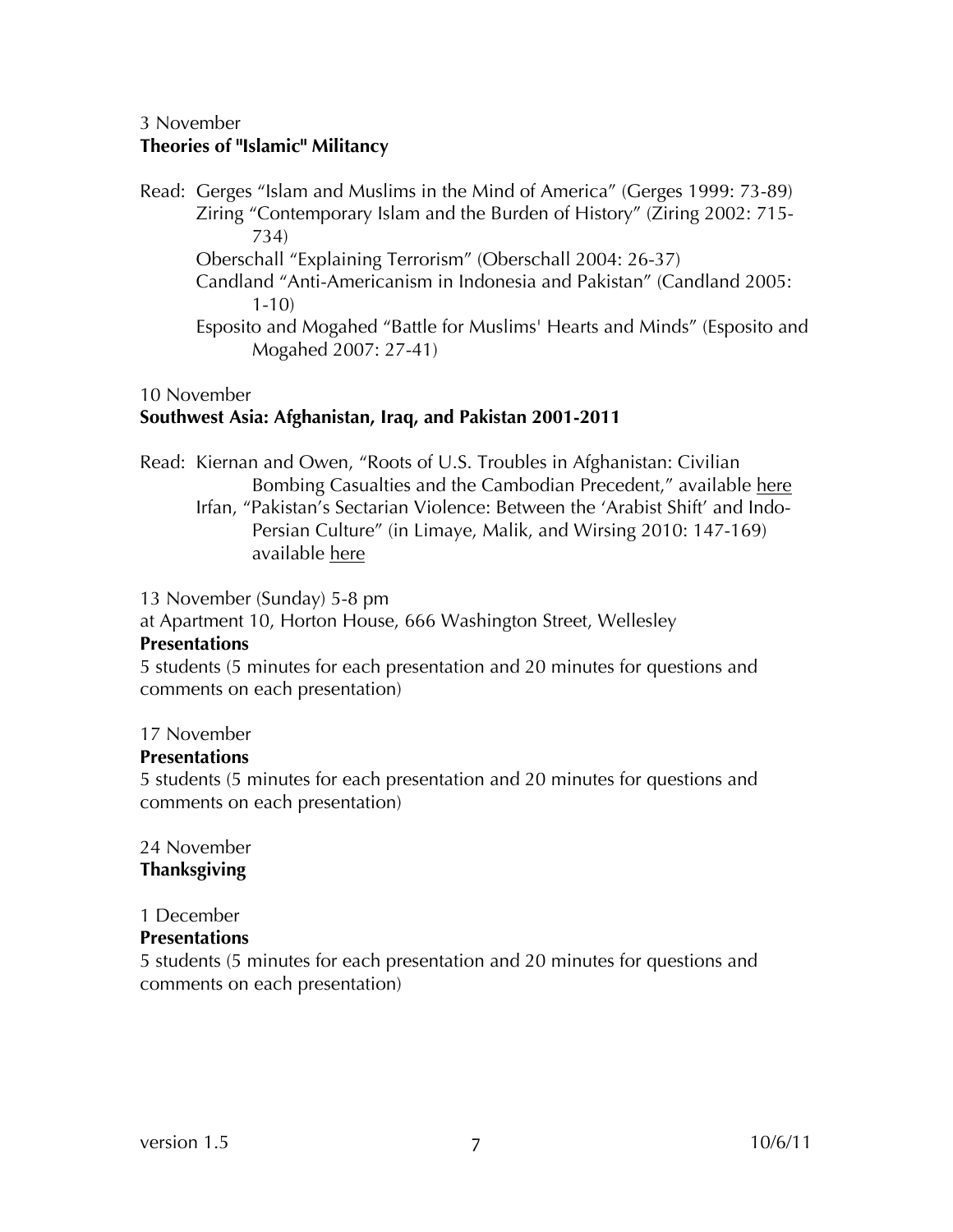#### **Bibliography**

This bibliography includes the major works in the field, works that will be useful for final papers, and the course reading.

- Anderson, Benedict, 1983. *Imagined Communities: Reflections on the Origins and Spread of Nationalism*, New York: Verso
- Annan, Kofi, 1998. "In Their Greatest Hour of Need, The World Failed the People of Rwanda," *UN Chronicle* (September 22)
- Appleby, R. Scott, 2000. *The Ambivalence of the Sacred: Religion, Violence, and Reconciliation*, Lanham: Rowman and Littlefield
- Banton, Michael, 1997 (1988). *Ethnic and Racial Consciousness*, Essex: Addison Wesley Longman

Bartlett, Robert, 1993. *The Making of Europe: Conquest, Colonization, and Cultural Change, 950-1350*, Princeton: Princeton University Press

- Bellaigue, Christopher de, 1999. "Bombay at War," *New York Review of Books*, (22 April), 48-50
- Brass, Paul, 1985. *Ethnic Groups and the State*, Totowa: Barnes and Noble Books
- Brass, Paul, 1997. *Theft of an Idol: Text and Context in the Representation of Collective Violence*, Princeton: Princeton University Press
- Buddhist Committee of Inquiry, 1956. *The Betrayal of Buddhism*, Balangoda: Dharmavijaya Press
- Butalia, Urvashi, 1999. *The Other Side of Silence*, New Delhi: Oxford University Press
- Byrne, Sean, and Cynthia Irvin, eds., 2000. *Reconcilable Differences: Turning Points in Ethnopolitical Conflict*, West Hartford: Kumarian Press

Candland, Christopher, 1998. "Religious Violence and the Subversions of Class: Communal Organizations and Sectarian Violence in Bombay, Colombo, and Karachi," paper presented at University of California Davis, Center for Culture, History, and Society, mimeograph

Candland, Christopher, 1992. *The Spirit of Violence: An Interdisciplinary Bibliography of Religion and Violence*, Occasional Papers of the Harry Frank Guggenheim Foundation, 6, New York: Harry Frank Guggenheim Foundation

Carment, David, and Patrick James, eds., 1997. *Wars in the Midst of Peace: The International Politics of Ethnic Conflict*, Pittsburgh: University of Pittsburgh Press

Chanda, Naya, 1986. *Brother Enemy: The War After the War: A History of Indochina since the Fall of Saigon*, New York: Collier Books

- Chatterjee, Partha, 1993. *The Nation and Its Fragments: Colonial and Postcolonial Histories*, Princeton: Princeton University Press
- Chatterjee, Partha, 1986. *Nationalist Thought and the Colonial World: A Derivative*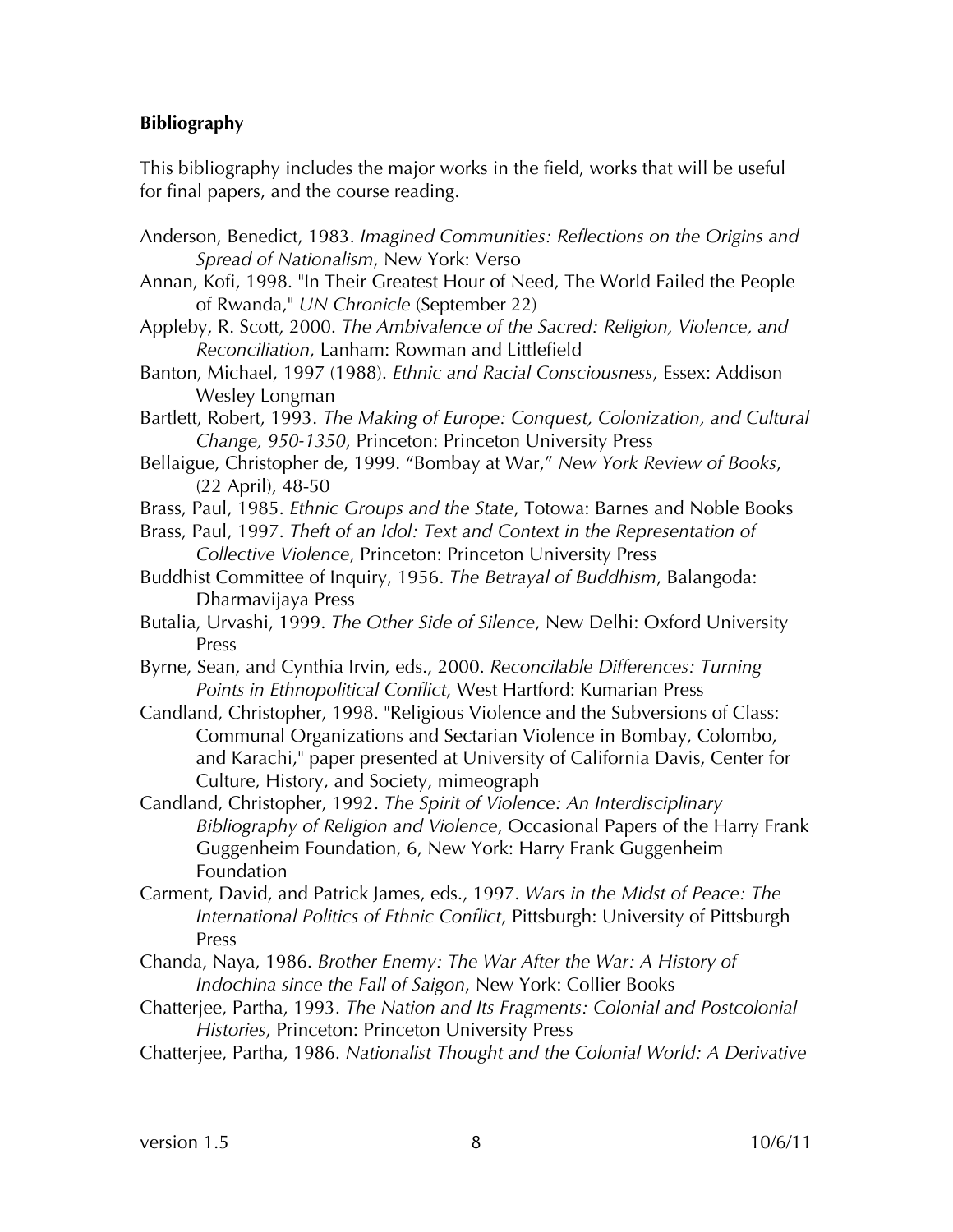*Discourse*, Minneapolis: University of Minnesota Press

- Crawford, Beverly, and Ronnie Lipshultz, 1998. *The Myth of 'Ethnic Conflict': Politics, Economics, and Cultural Violence*, Berkeley: University of California Press
- Crocker, Chester, Fen Osler Hampson, and Pamela Aall, 1996. *Managing Global Chaos: Sources of and Responses to International Conflict*, Washington DC: United States Institute of Peace
- Debrix, François, 2006. "The Sublime Spectatorship of War: The Erasure of the Event in America's Politics of Terror and Aesthetics of Violence" *Millennium*, (2006) 34: 3, 767-791
- Docker, John, 2008. *The Origins of Violence: Religion, History, and Genocide*, London: Pluto Press
- Etcheson, Craig, 2005. *After the Killing Fields: Lessons from the Cambodian Genocide*, Westport: Praeger
- Fanon, Franz, 1963. *The Wretched of the Earth*, New York: Grove Press
- Fearon, James, and David Laitin, 2000. "Violence and the Social Construction of Ethnic Identity," *International Organization*, 54: 4, (Autumn), 845-877
- Gellner, Ernst, 1983. *Nations and Nationalism*, London: Blackwell
- Genoud, Robert, 1997. *Rwanda: History of a Genocide*, (video) New York: Filmmakers' Library
- Gerges, Fawaz, 2003 (1999). "Islam and Muslims in the Mind of America" *Annals of the American Association of Political and Social Sciences*, (558), 73-89
- Gourevitch, Philip, 1998. *We Wish to Inform You that Tomorrow We Will Be Killed With Our Families*, New York: Farrar, Straus and Giroux
- Gourevitch, Philip, 1995. "Letter from Rwanda: After the Genocide," *The New Yorker*, (18 December), 78-95
- Graziano, Frank, 1992. *Divine Violence: Spectacle, Psychosexuality, and Radical Christianity in the Argentine 'Dirty War'*, Boulder: Westview Press
- Haas, Michael, 1991. *Genocide by Proxy: Cambodian pawn on a Superpower Chessboard*, Westport: Praeger
- Hasan, Mushirul, 1997. *Legacy of a Divided Nation: India's Muslims since Independence*, Boulder: Westview.
- Hatzfeld, Jean, (2003), 2005. *Into the Quick of Life: The Rwanda Genocide – The Survivors Speak*, trans., Gerry Feehily, London: Serpent's Tail
- Hatzfeld, Jean, (2003), 2005. *Machete Season: The Killers in Rwanda Speak*, trans., Linda Coverdale, New York: Farrar, Strauss, and Giroux
- Hechter, Michael, and Margaret Levi, 1979. "The Comparative Analysis of Ethnoregional Movements," *Ethnic and Racial Studies*, 2: 3, (July), 260-274
- Hinton, Alexander, 2005. *Why Did They Kill? Cambodia in the Shadow of Genocide*, Berkeley: University of California Press
- Hobson, John A. (1902), 1965. *Imperialism: A Study*, Ann Arbor: University of Michigan Press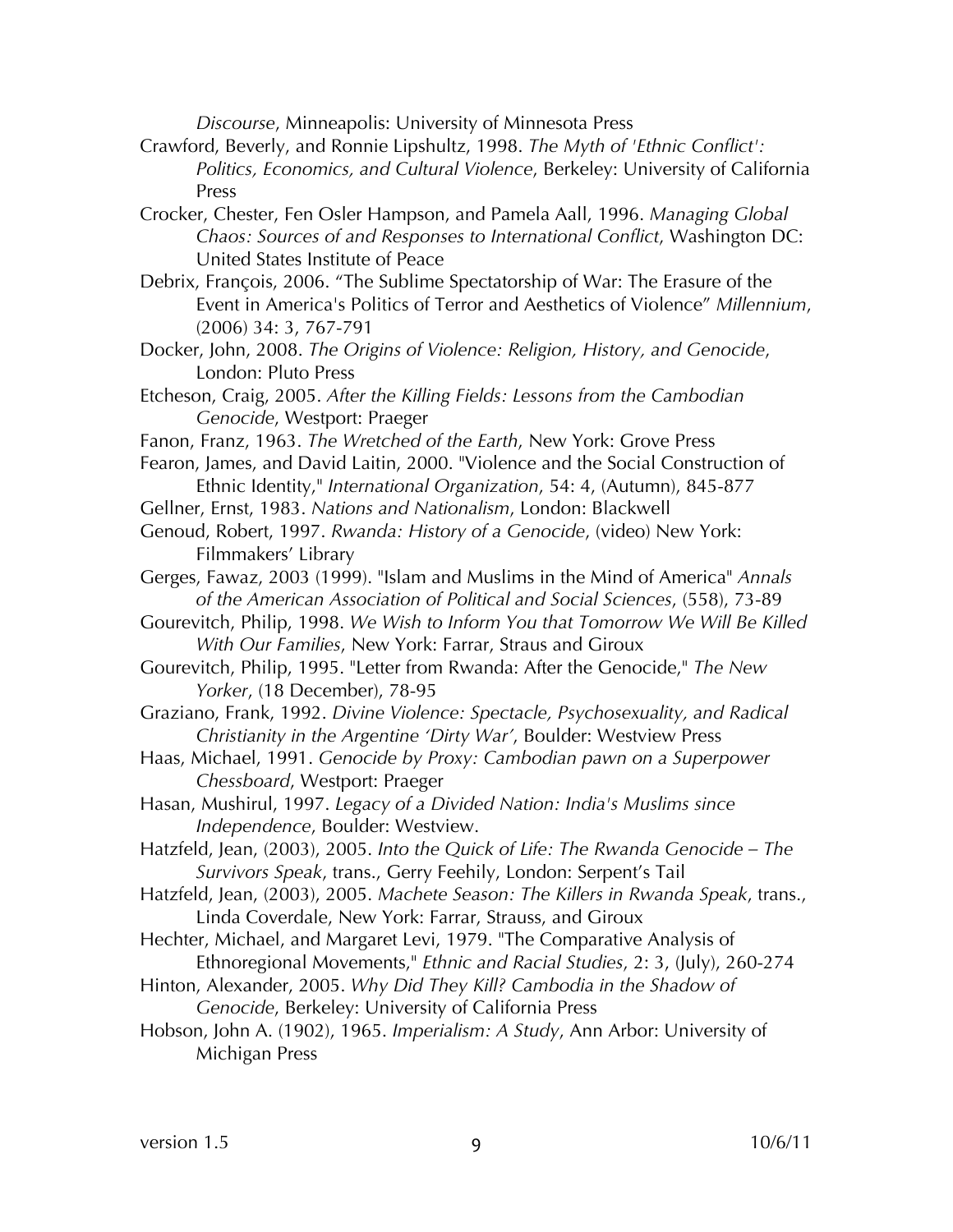Hoole, Rajan, Daya Somasundaram, K. Sritharan, and Rajani Thiranagama, 1988. *The Broken Palmyra*, Claremont: Sri Lanka Studies Institute

Horowitz, Donald, 1985. "Structural Techniques to Reduce Ethnic Conflict" and "Preferential Policies to Reduce Ethnic Conflict" in Horowitz, *Ethnic Groups in Conflict*, Berkeley: University of California Press, 601-680

Hutchinson, John, and Anthony Smith, eds., 1994. *Nationalism*, Oxford: Oxford University Press

Ignatieff, Michael, 1993. *Blood and Belonging: Journeys into the New Nationalism*, New York: Farrar, Straus and Giroux

Jabbar, Faleh, 2003. "The Worldly Roots of Religiosity in Post-Saddam Iraq," *Middle East Report*, 227, 12-18

Jeffery, Patricia, and Amrita Basu, eds., 1998. *Appropriating Gender: Women's Activism and Politicized Religion in South Asia*, New York: Routledge

Jerryson, Michael, *Buddhist Furry: Religion and Violence in Southern Thailand*, New York: Oxford University Press, 2011

Juergensmeyer, Mark, 1993. *The New Cold War? Religious Nationalism Confronts the Secular State*, Berkeley: University of California Press.

Kapuscinski, Ryszard, 1998. "A Lecture on Rwanda" in *Shadow of the Sun*, London, Penguin, 165-191

Khanna, Satti, and Peter Chappell, 1987. *A Division of Hearts*, (video-recording), Brooklyn: First Run Icarus Films

Kiernan, Ben, 2006. "External and Indigenous Sources of Khmer Rouge Ideology" in Sophie Quinn-Judge and Odd Arne Westad, eds., *The Third Indochina War: Conflict between China, Vietnam and Cambodia, 1972-79*, London: Routledge, 187-206

Kiernan, Ben, 1985. *How Pol Pot Came to Power: A History of Communism in Kampuchea, 1930-1975*, London: Verso

Kiernan, Ben, 1997. *The Pol Pot Regime: Race, Power, and Genocide in Cambodia under the Khmer Rouge, 1975-79*, Chiang Mai: Silkworm

Kiernan, Ben, and Taylor Owen, 2010. "Roots of U.S. Troubles in Afghanistan: Civilian Bombing Casualties and the Cambodian Precedent," *The Asia-Pacific Journal,* (June 28)

Kimball, Charles, 2001. *When Religion Becomes Lethal: The Explosive Mix of Politics and Religion in Judaism, Christianity, and Islam*, San Francisco: Jossey-Bass

Kippenbrg, Hans, 2011. *Violence as Worship: Religious Wars in the Age of Globalization*, trans., Brian McNeil, Stanford: Stanford University Press

Kriesberg, Louis, 1997. "Preventing and Resolving Destructive Communal Conflicts" in Carment and James eds., *Wars in the Midst of Peace: The International Politics of Ethnic Conflict*, University of Pittsburgh Press, 232- 251 and 269

Kroslak, Daniela, 2008. *The French Betrayal of Rwanda*, Bloomington: Indiana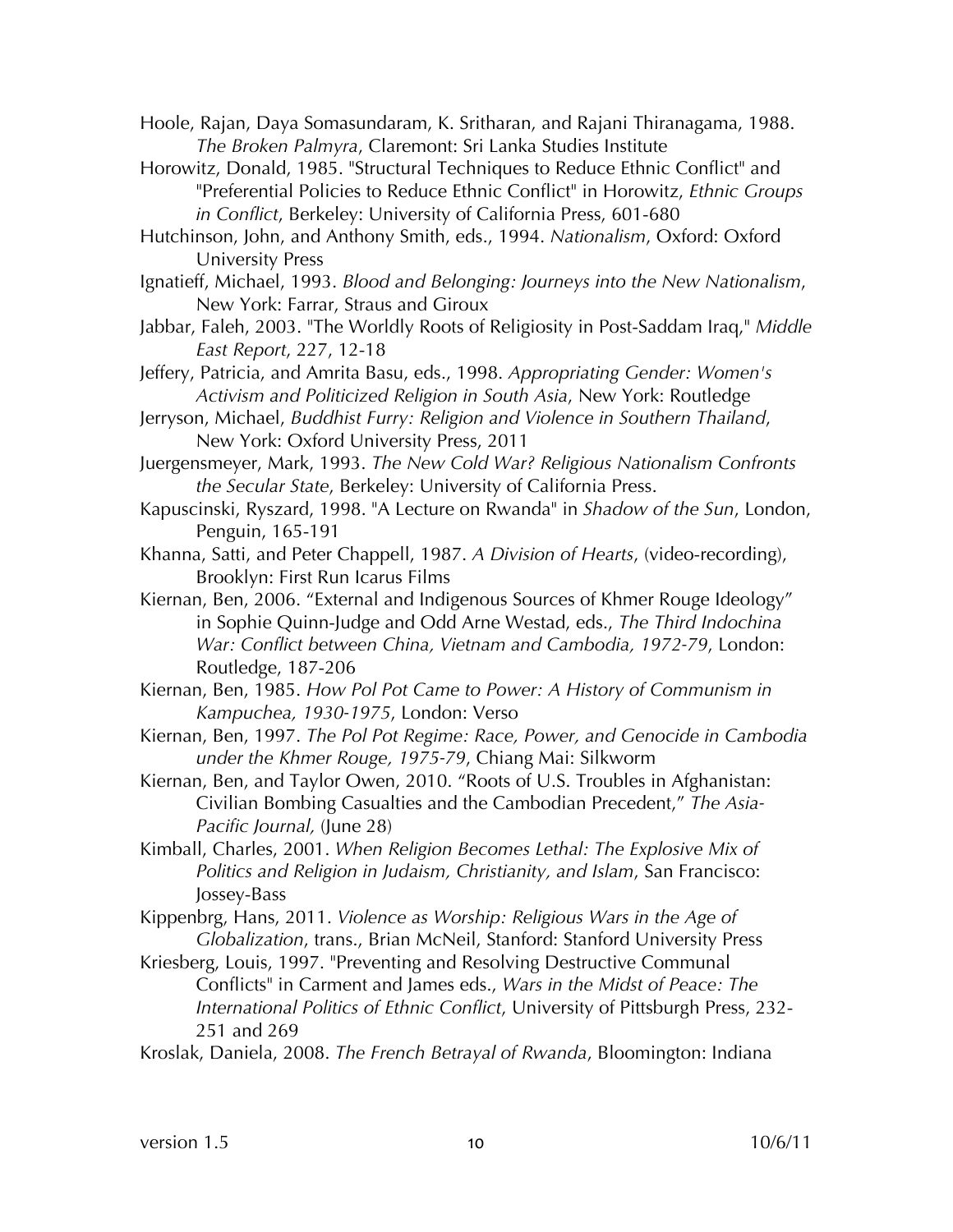University Press

- Lake, David, and Donald Rothchild eds., 1998. *The International Spread of Ethnic Conflict: Fear, Diffusion, and Escalation*, Princeton: Princeton University Press
- Lawrence, Bruce, 1991. "The Islamic Idiom of Violence: The View from Indonesia" *Terrorism and Political Violence*, 3: 3, (Autumn 1991), 82-100
- Lederach, John Paul, 1998. "Beyond Violence: Building Sustainable Peace" in Eugene Weiner, ed., *The Handbook of Interethnic Coexistence*, New York: Continuum Publishing), 236-245
- Limaye, Satu, Mohan Malik, and Robert Wirsing, eds., 2011. *Religious Radicalism in South Asia*, Honolulu: Asia-Pacific Center for Security Studies
- Little, David and Donald Swearer, eds., 2006. *Religion and Nationalism in Iraq*, Cambridge: Center for the Study of World Religions
- Mamdani, Mahmood, 2001. *When Victims Become Killers: Colonialism, Nativism, and the Genocide in Rwanda*, Princeton: Princeton University Press
- Marty, Martin, and Scott Appleby, eds., 1991. *Accounting for Fundamentalisms: The Dynamic Character of Movements*, Chicago: Chicago University Press
- Marty, Martin, and Scott Appleby, eds., 1995. *Fundamentalisms Comprehended*, Chicago: Chicago University Press
- Marty, Martin, and Scott Appleby, eds., 1991. *Fundamentalisms Observed*, Chicago: Chicago University Press
- Marty, Martin, and Scott Appleby, eds.,1991. *Fundamentalisms and Society: Reclaiming the Sciences, the Family, and Education*, Chicago: Chicago University Press
- Marty, Martin, and Scott Appleby, eds., 1993. *Fundamentalisms and the State: Remaking Politics, Economies, and Militance*, Chicago: Chicago University Press
- Masselos, Jim, 1994. "The Bombay Riots of January 1993: The Politics of an Urban Conflagration," *South Asia*, special issue, 79-95
- Mehta, Ved, 1983. *Rajiv Gandhi and Rama's Kingdom*, New Haven: Yale University Press
- Mendis, Nimal and Ranjani Mendis, 1991. *Shattered Pearl* (video), Brooklyn: First Run Icarus Films
- Menon, Ritu, and Kamla Bhasin, 1999. *Borders and Boundaries: Women in India's Partition*, Oxford: Oxford University Press
- Nairn, Tom, 1977. *The Break-up of Britain: Crisis and Neo-Naturalism*, New York: New Left Books
- Nirenberg, David, 1996. *Communities of Violence: Persecution of Minorities in the Middle Ages*, Princeton: Princeton University Press
- Oberschall, Anthony, 2004. "Explaining Terrorism" *Sociological Theory*, 22: 1, 26- 37
- Ondaatje, Michael, 2000. *Anil's Ghost*, New York: Alfred Knopf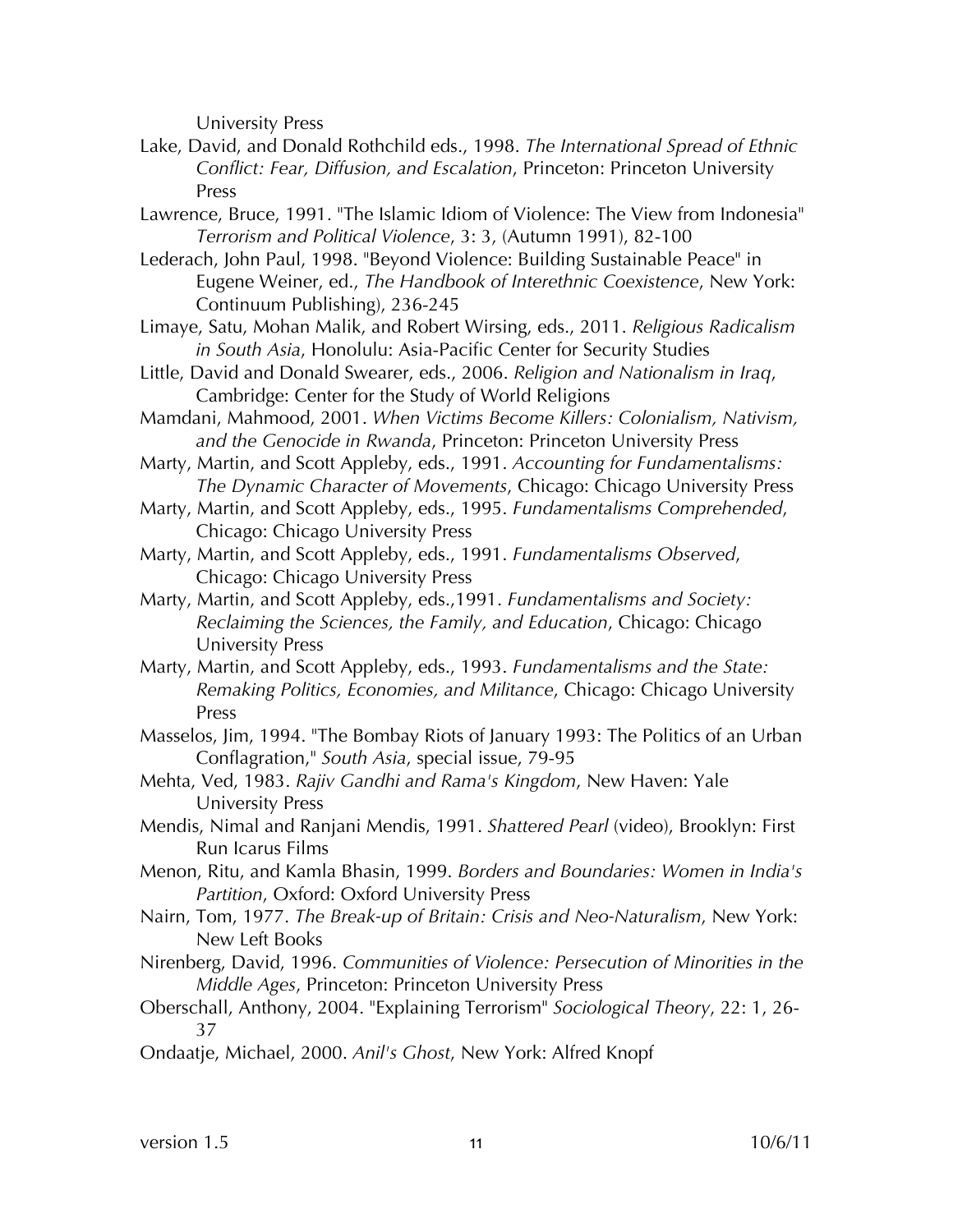- Orwell, George, (1946) 1953. *A Collection of Essays*, New York, Harcourt Brace Jovanovich
- Pandey, Gyanendra, 1990. *The Construction of Communalism in Colonial North India*, Delhi: Oxford University Press
- Panh, Rithy, 2002. *S21: The Khmer Rouge Killing Machine,* (video), Brooklyn: First Run Icarus Films
- Pape, Robert, 2009. "The Strategic Logic of Suicide Terrorism," in Robert Art and Kenneth Walz, eds., *The Use of Force: Military Power and International Politics*, Lanham: Rowman and Littlefield, 79-98
- Patwardhan, Anand, 1994. *Father, Son and Holy War*, (video), Brooklyn: First Run Icarus Films
- Perrera, Sasanka, 1995. *Living with Torturers and Other Essays of Intervention: Sri Lankan Society, Culture, and Politics in Perspective*, Colombo: International Centre for Ethnic Studies
- Pran, Dith, 1997. *Children of Cambodia's Killing Fields: Memoirs by Survivors*, Kim DePaul ed., New Haven: Yale University Press
- Rabi, Muhammad, 1994. *Conflict Resolution and Ethnicity*, Westport: Praeger.
- Ratner, Steven, "Predator and Prey: Seizing and Killing Suspected Terrorist Abroad" *The Journal of Political Philosophy*, 15: 3, (2007), 251-271
- Robinson, Mike, and Ben Loeterman, 1999. *The Triumph of Evil*, (video) Washington DC: WGBH Educational Foundation
- Rupesinghe, Kumar, and Khawar Mumtaz, eds., 1996. *Internal Conflicts in South Asia*, Thousand Oaks: Sage Publications
- Ryan, Stephen, 1990. "Ethnic Conflict and the United Nations," *Ethnic and Racial Studies*, (January), 25-49
- Senehi, Jessica, 2000. "Constructive Storytelling in Intercommunal Conflicts: Building Community Building Peace" in Sean Byrne and Cynthia Irvin. eds., *Reconcilable Differences: Turning Points in Ethnopolitical Conflict*, West Hartford: Kumarian Press, 96-114)
- Seul, Jeffrey, 1999. "Religion, Identity, and Intergroup Conflict" *Journal of Peace Research*, (36: 5), 553-569
- Seward, Desmond, (1972) 1995. The Monks of War: The Military Religious Orders, Harmondsworth: Penguin
- Singh, Khushwant, 1956 (1990). *Train to Pakistan*, New York: Grove Press
- Shawcross, William, 1979. *Sideshow: Kissinger, Nixon, and the Destruction of Cambodia*, New York: Simon and Schuster
- Short, Philip, 2005. *Pol Pot: Anatomy of A Nightmare*, New York: Owl Books
- Sivan, Santosh, 2000. *The Terrorist*, (video) New York: Fox Lorber Films
- Smith, Anthony. 1991. *National Identity*, Reno: University of Nevada Press
- Smith, Anthony, 1991. "The Nation: Invented, Imagined, Reconstructed?" *Millennium: Journal of International Studies*, (20: 3), March, 353-368
- Strunk, William, and E. B. White, 1999. *Elements of Style*, Needham Heights: Allyn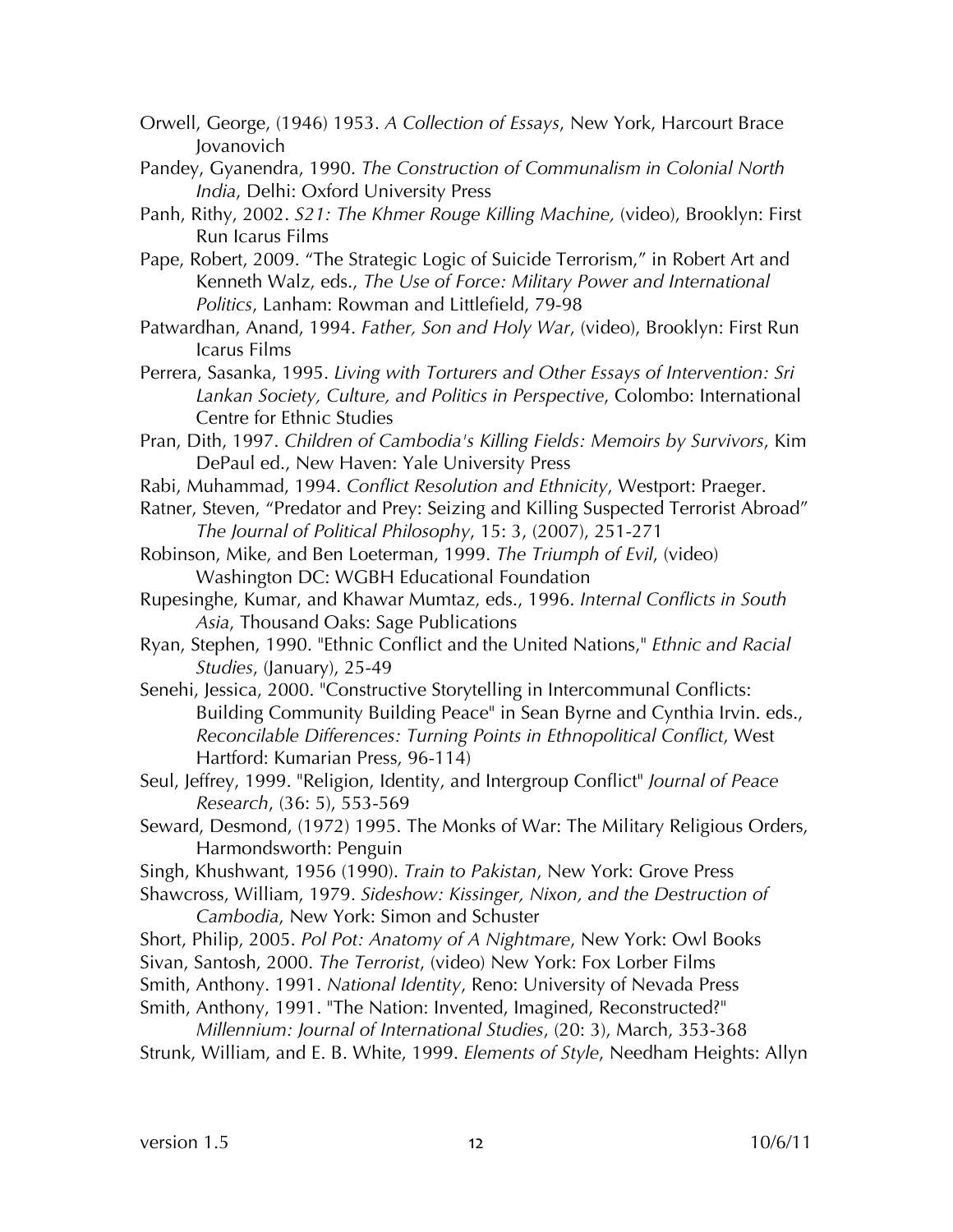& Bacon

- Tambiah, Stanley, 1996. *Leveling Crowds: Ethnonationalist Conflicts and Collective Violence in South Asia*, Berkeley: University of California Press
- Tambiah, Stanley, 1986. *Sri Lanka: Ethnic Fratricide and the Dismantling of Democracy*, Chicago: The University of Chicago Press
- Tilly, Charles, 2003. *The Politics of Collective Violence*, Cambridge: Cambridge Universtiy Press
- Tilly, Charles, 1985. "War Making and State Making as Organized Crime" in Peter Evans, Dietrich Rueschmeyer, and Theda Skocpol, eds., *Bringing the State Back In*, New York: Cambridge University Press, 169-186

Totten, Samuel, William Parsons, and Israel Charny, eds., 1997. *Century of Genocide: Eyewitness Accounts and Critical Views*, New York: Garland

- Tripp, Charles, 2007. "Grammar of Violence in Iraq" *London Review of Books*, (29:2), 30
- Uvin, Peter, 1998. *Aiding Violence: The Development Enterprise in Rwanda*, West Hartford: Kumarian Press
- Veer, Peter van der, 1994. *Religious Nationalism: Hindus and Muslims in India*, Berkeley: University of California Press
- Walia, Mohan, 1994. "Hindu Genocide in South Asia," internet newsgroup: alt.hindu (26 March)
- Waller, James, (2002) 2007. *Becoming Evil: How Ordinary People Commit Genocide and Mass Killing*, New York: Oxford University Press
- Weiner, Eugene, ed., 1998. *The Handbook of Interethnic Coexistence*, New York: Continuum
- Weitz, Eric, 2003. *A Century of Genocide: Utopias of Race and Nation*, Princeton: Princeton University Press
- Wolf, Eric, 1982. *Europe and the People Without History*, Berkeley: University of California Press
- Zartman, William, 1998. "Putting Humpty-Dumpty Together Again" in David Lake and Donald Rothchild, eds., *The International Spread of Ethnic Conflict: Fear, Diffusion, and Escalation*, Princeton: Princeton University Press. 317- 336
- Ziring, Lawrence, 2002. "Contemporary Islam and the Burden of History" *The Review of Politics*, (64:4), 715-734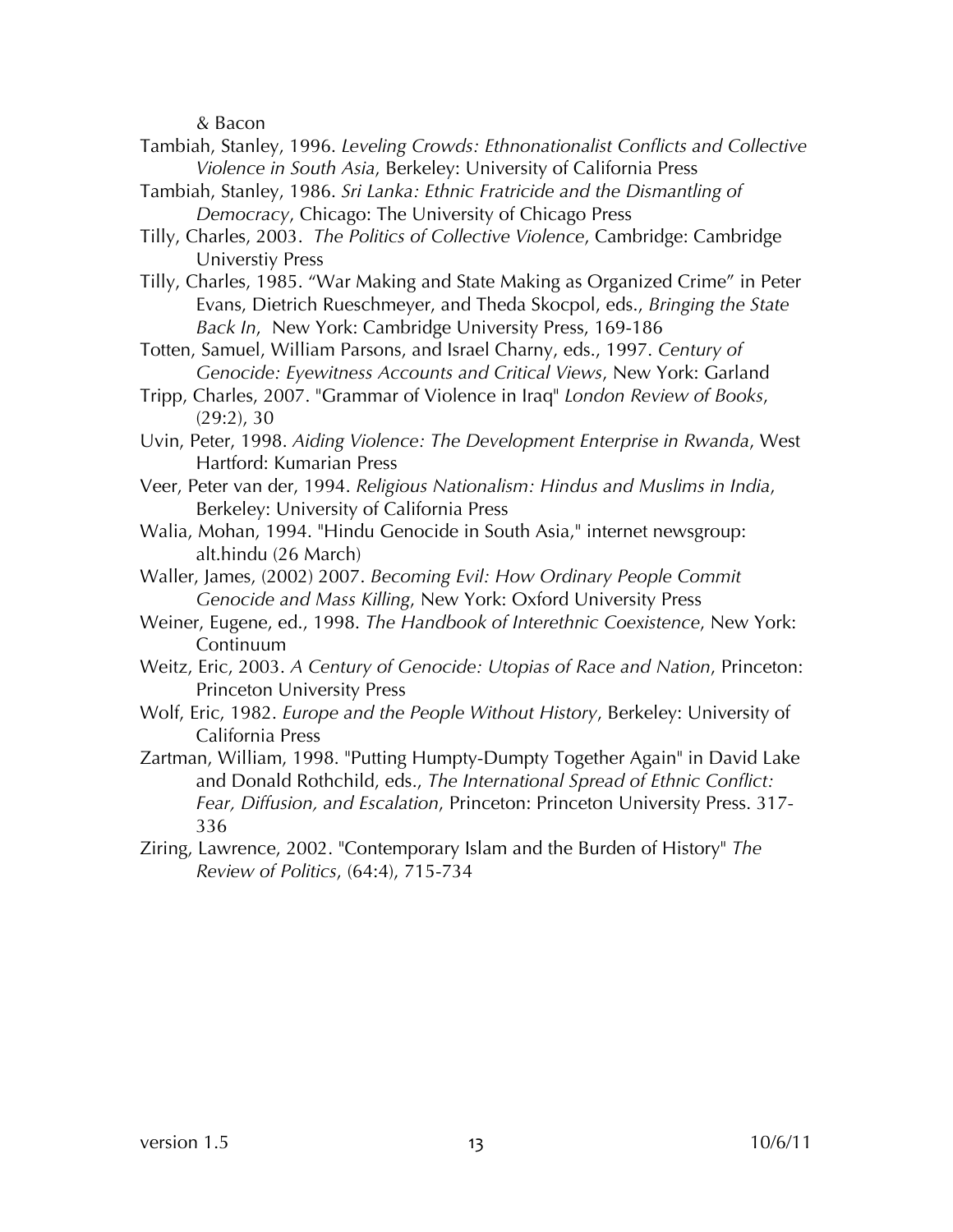#### **Strategy for Your Final Paper**

Please use this five-staged approach to plan and write your final paper.

1. Articulate a question.

The most crucial and most difficult task in designing a good paper is posing a productive question. Take some time to figure out what is most puzzling or most unsatisfying about what you have read and learned in the study of ethnicity, nationalism, religion, and violence. It is not useful to pose a question the answer to which is presentation of information alone. A fruitful question is often posed as a puzzle; and a successful paper presents a new way of looking at or resolving that puzzle.

2. Explain briefly why that question is important to study of ethnic, nationalist, or religious violence.

In the face of the literature, or in the face of common sense, briefly explain why the question or puzzle demands an answer.

3. Defend briefly a strategy for addressing that question.

Different questions demand different methodological approaches. A case study can answer some questions. Others require explicit comparative analysis. Some questions require interpretive approaches; others statistical analysis. Explain briefly what your approach can deliver. (e.g., "Comparing policies toward the Chinese community in Indonesia from 1966 to 1997 and in Malaysia from 1970 to 1997 allows assessment as to whether political restrictions on cultural minorities may promote ethnic violence.")

4. Apply that strategy.

Most of your paper should be devoted to analysis. Having done the difficult work of framing the paper with a question and devising a strategy for addressing that question, the analytical steps should be clear.

5. Draw conclusions.

In your conclusion, state forcefully what you established. Avoid the temptations to make policy recommendations, to speculate on the future, or to introduce some last minute variable that explains everything.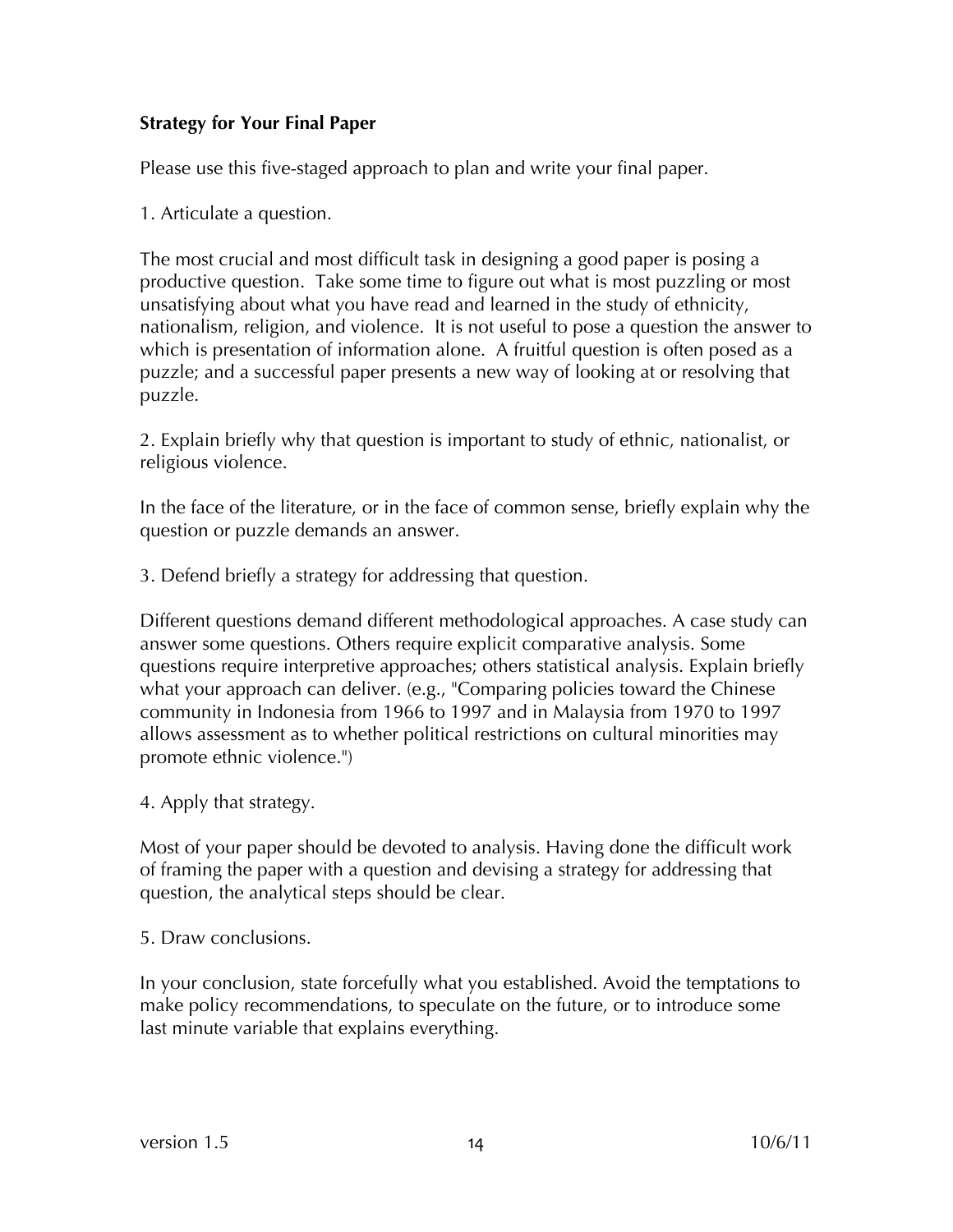#### **Writing Suggestions for Your Final Paper**

Focus. A narrower argument is usually more defensible and more interesting. Be succinct. It's not merely a virtue; it's a requirement. (The text of your final paper – not including footnotes and bibliography – must be fewer than 4,000 words.)

Write long rough drafts. As you prepare your final draft, eliminate nonessential material. Papers may be shorter than the word limit. Many excellent papers are. At the end of the paper, give a word count (e.g.,3,802 words).

In your introduction, state your question and your approach and state your argument. Use topic sentences. The contribution of each paragraph should be clear from its first sentence. Avoid lists, worn-out metaphors, and contractions. Give phrases and the acronym for these phrases in parentheses (e.g., nongovernmental organizations (NGOs)) before using an acronym alone. Capitalize acronyms. But do not capitalize common nouns.

Avoid first person claims. A sentence such as "I believe that a theory of group violence requires attention to gender" leads the reader to divide attention between the authority of the writer and the truth of the claim being advanced. ("Hmm...? That's an interesting claim. But I wonder how she came to believes that.") Stating a claim directly usually gives it more credibility. (e.g., "A theory of group violence requires attention to gender.")

Distinguish between countries, states, political regimes, governments, and nations and be clear about the concept to which you refer. Do not use country names as substitutes for states, political regimes, governments, or nations. The claim that "India has used preferential policies to combat caste discrimination" may refer to the administrative apparatus (i.e., the state), to the particular system of recruitment into that apparatus (i.e., the political regime), or to a government (i.e., the people who manage the state). Do not conflate nations and states. A nation is conceived as a community that believes it is united by a collective identity, perhaps by citizenship, culture, ethnicity, history, language, religion, territory, or some mixture of these. A "nation-state," wherein the borders of national identity and state authority coincide perfectly, is a compelling notion and often used to legitimate government, but is very rare, arguably non-existent. Keep in mind that states, countries, and regimes, being inanimate, are not actors. Thus, the notion of a nonstate actor is an unnecessary redundancy. All actors, including governments, are non-state.

Use one of the citation formats described below.

Double-space; do not use one and one half-space formatting. Paginate. Check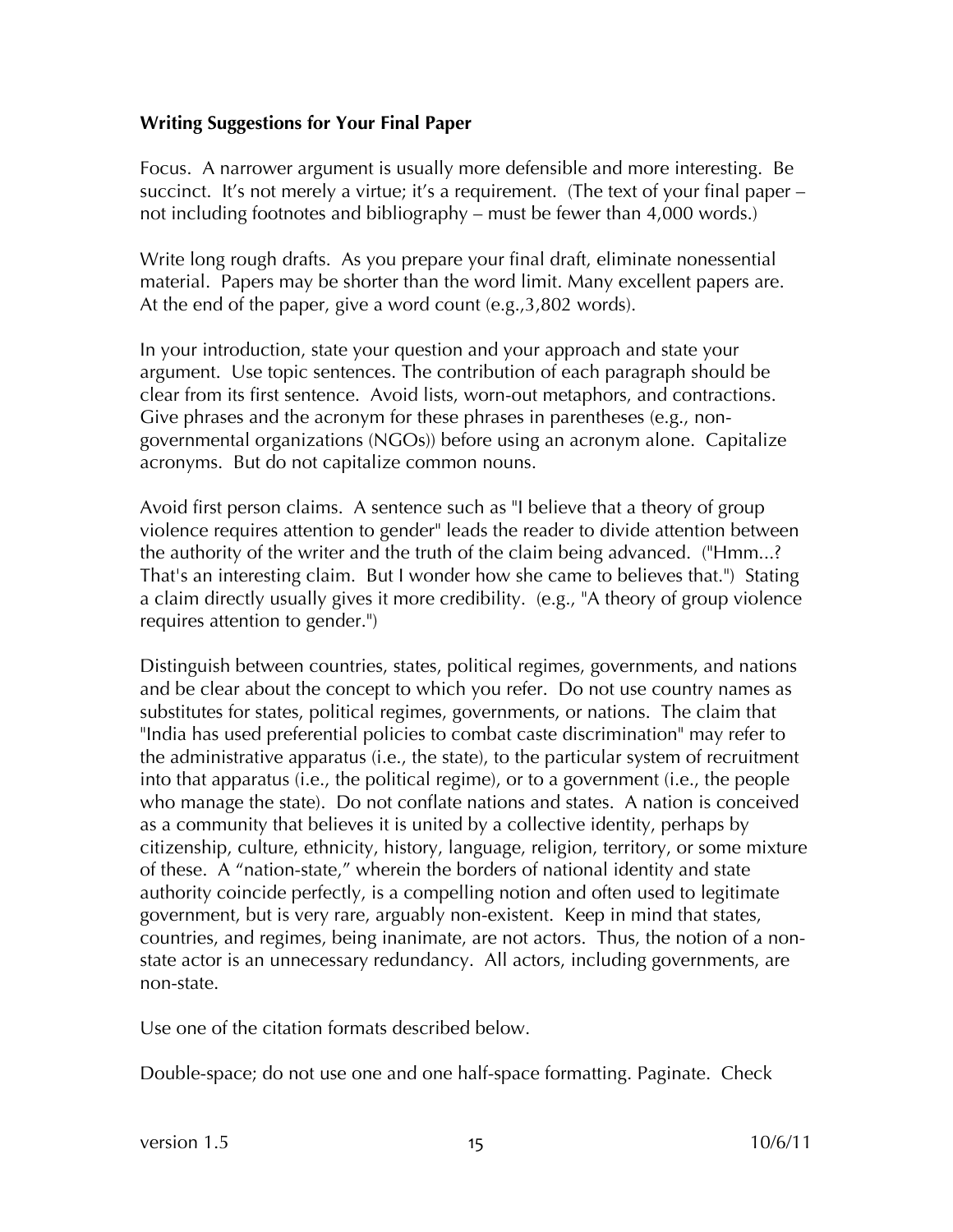your grammar; edit thoroughly; proof read carefully.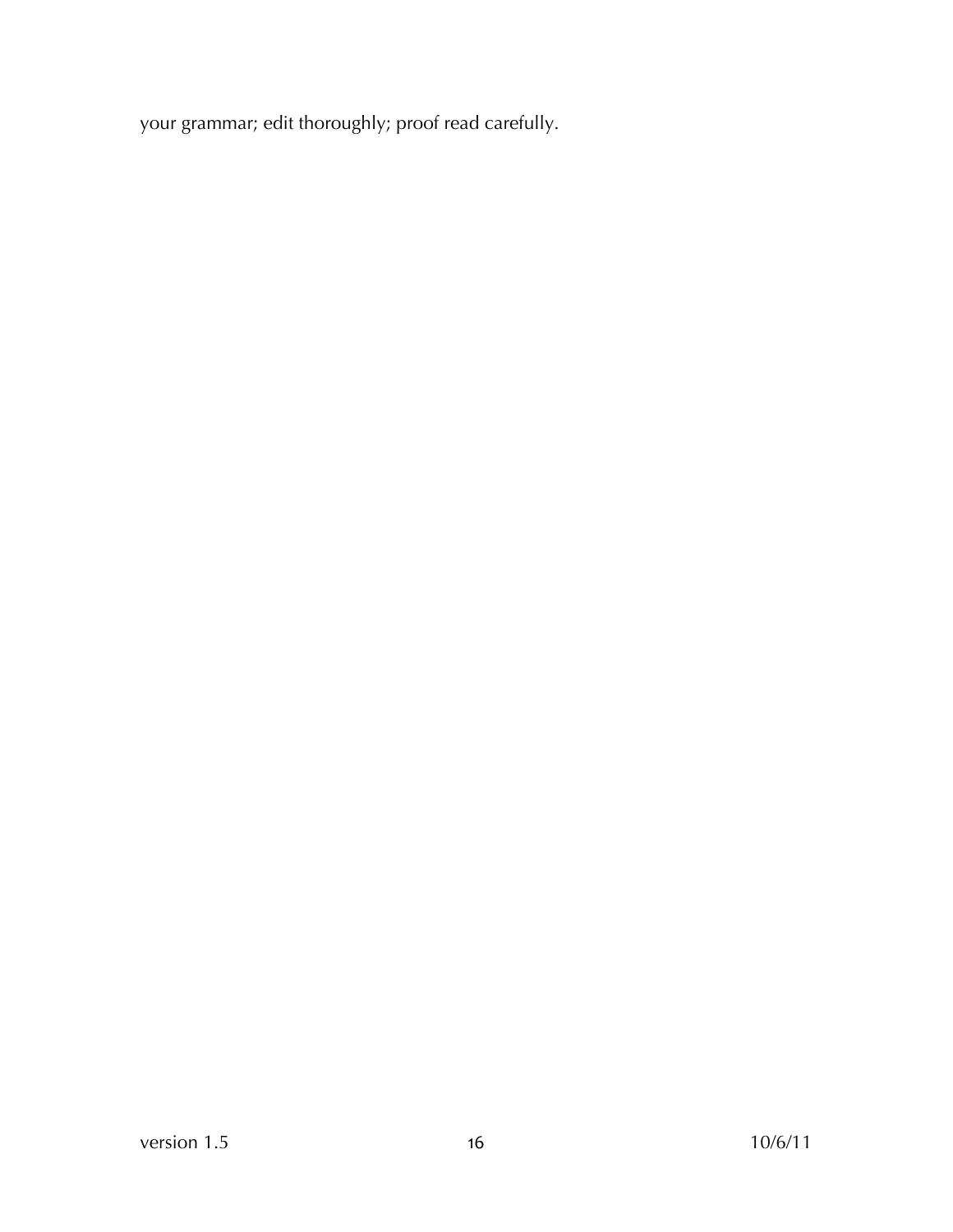#### **Citation and Bibliography Formats**

Ideas, and the words that are used to express them, are authored. However independent they might appear on the printed page, ideas and words exist because of someone's effort. To represent another's ideas or words as yours, even if paraphrased rather than quoted, is a form of theft, known as plagiarism. Carefully citing all sources of ideas and words in your writing protects you from the charge of plagiarism. If you are found to have plagiarized, you will fail this course and might face more serious sanctions from the College. Carefully citing all sources of ideas and words in your writing also impresses your reader with the research and authority that you bring to your subject.

Use one of the following citation formats in your papers. At the conclusion of a sentence that reflects or reports someone else's opinion or information, use either an in-text citation or a footnote.

(1.) An in-text citation gives the author's last name, year of publication, and page, in parentheses. (Last Name of Author(s) year: page). Then, in an attached bibliography, each source is given like this:

Last Name, First name, year, *Title of Book*, Place of Publication: Publisher. Last Name, First name, month year, "article title," *Title of Periodical*, (Volume: Number).

Last Name, First name, year, "chapter title," in *Title of Edited Book*, First and Last Name of Editor, ed., Place of Publication: Publisher.

For example:

Kerala's performance in economic and human development owes much to its religious diversity and its tradition of matrilineal property inheritance. (Drèze and Sen 1995: 200)

Then, in your bibliography, give the full citation, like this:

Drèze, Jean, and Amartya Sen, 1995, *India: Economic Opportunity and Social Opportunity*, Delhi: Oxford University Press.

Following the in-text citation format, articles in periodicals or chapters in books should be listed in your bibliography like so:

McQueen, Cheryl, January 1992, "Pakistan: A Bold Agenda for Economic Reform," *Business America*, (113: 1).